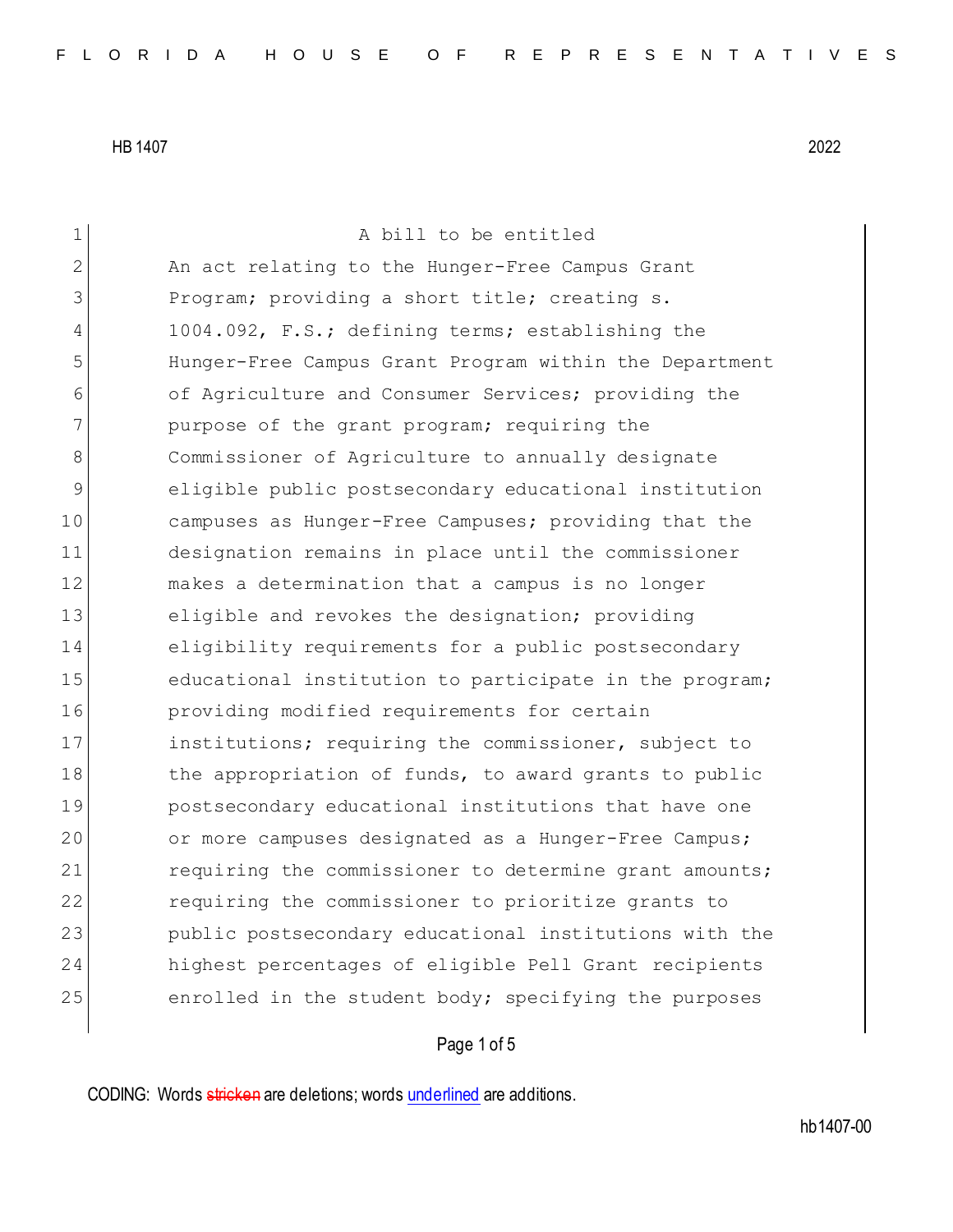|  |  |  |  |  |  |  |  |  |  | FLORIDA HOUSE OF REPRESENTATIVES |  |  |  |  |  |  |  |  |  |  |  |  |  |  |  |
|--|--|--|--|--|--|--|--|--|--|----------------------------------|--|--|--|--|--|--|--|--|--|--|--|--|--|--|--|
|--|--|--|--|--|--|--|--|--|--|----------------------------------|--|--|--|--|--|--|--|--|--|--|--|--|--|--|--|

| 26 | for which grants must be used; requiring grant                   |
|----|------------------------------------------------------------------|
| 27 | recipients to submit reports to the department on how            |
| 28 | grant awards were used; requiring the commissioner to            |
| 29 | submit a report to the Governor and the Legislature by           |
| 30 | a specified date; specifying requirements for the                |
| 31 | report; requiring the department to adopt rules;                 |
| 32 | providing an effective date.                                     |
| 33 |                                                                  |
| 34 | Be It Enacted by the Legislature of the State of Florida:        |
| 35 |                                                                  |
| 36 | Section 1. This act may be cited as the "Hunger-Free             |
| 37 | Campus Act."                                                     |
| 38 | Section 2. Section 1004.092, Florida Statutes, is created        |
| 39 | to read:                                                         |
| 40 | 1004.092 Hunger-Free Campus Grant Program.-                      |
| 41 | For purposes of this section, the term:<br>(1)                   |
| 42 | "Commissioner" means the Commissioner of Agriculture.<br>(a)     |
| 43 | "Department" means the Department of Agriculture and<br>(b)      |
| 44 | Consumer Services.                                               |
| 45 | The Hunger-Free Campus Grant Program is established<br>(2)       |
| 46 | within the department. The purpose of the program is to support  |
| 47 | efforts to fight hunger on the campuses of public postsecondary  |
| 48 | educational institutions.                                        |
| 49 | The commissioner shall annually designate as Hunger-<br>(3)      |
| 50 | Free Campuses those public postsecondary educational institution |
|    |                                                                  |
|    | Page 2 of 5                                                      |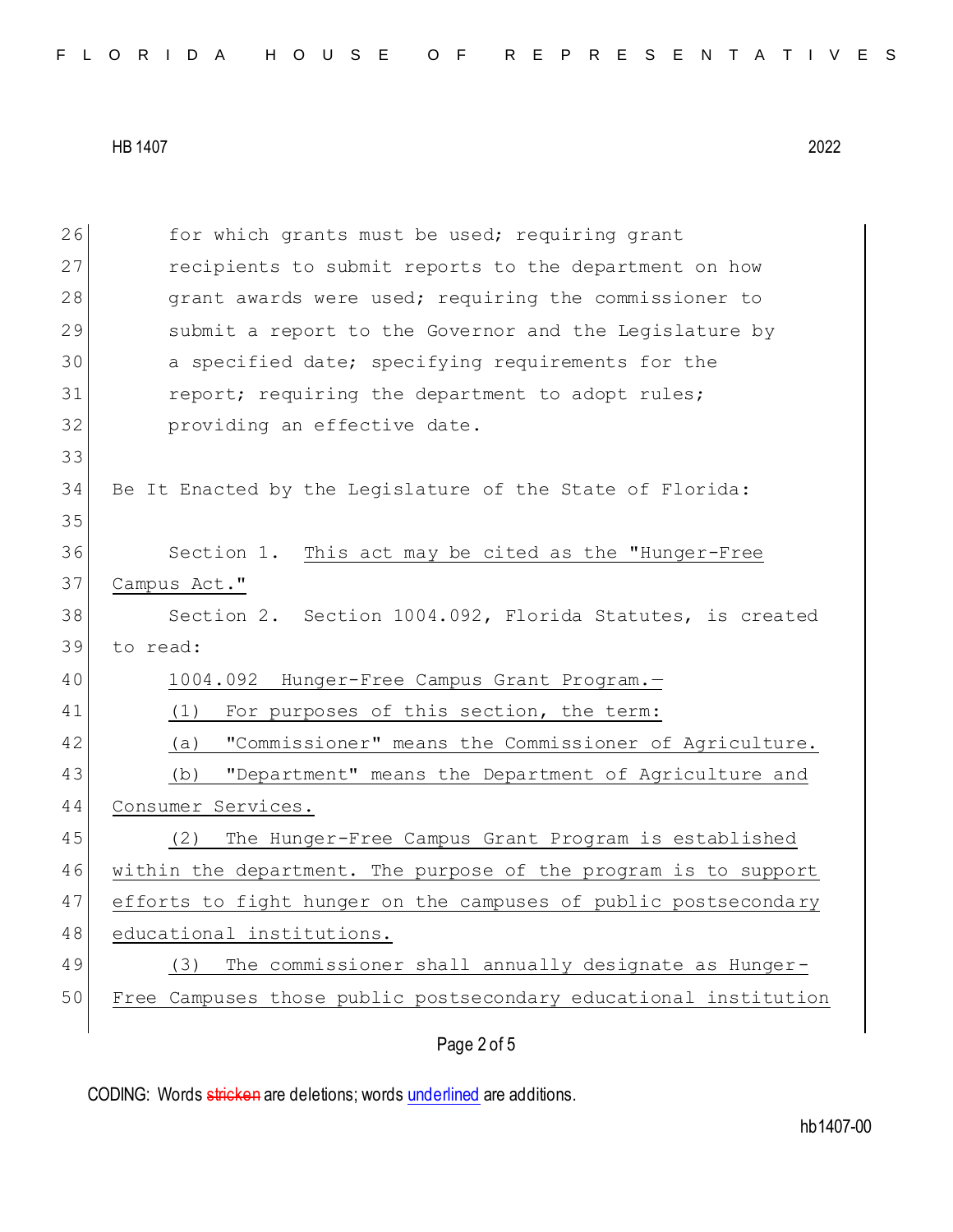| 51 | campuses that meet the applicable eligibility requirements       |
|----|------------------------------------------------------------------|
| 52 | specified in subsection (4). The designation remains in place    |
| 53 | until the commissioner makes a determination that a campus is no |
| 54 | longer eligible and revokes the designation.                     |
| 55 | $(4)$ (a) The administration of a public postsecondary           |
| 56 | educational institution that awards baccalaureate or higher      |
| 57 | degrees must do all of the following for the campus to be        |
| 58 | eligible to participate in the program:                          |
| 59 | 1. Establish a hunger task force, which includes                 |
| 60 | representatives from the student body and which meets a minimum  |
| 61 | of three times each academic year, to set a minimum of two       |
| 62 | annual goals to address hunger on campus, each with an action    |
| 63 | plan.                                                            |
| 64 | Designate a staff member responsible for assisting<br>2.         |
| 65 | students with enrollment in the Supplemental Nutrition           |
| 66 | Assistance Program (SNAP) as defined in s. 414.456(1).           |
| 67 | 3. Provide options for students to use SNAP benefits at          |
| 68 | campus stores or provide students with information on            |
| 69 | establishments in the area surrounding the campus where they can |
| 70 | use SNAP electronic benefits transfer cards.                     |
| 71 | Host an activity or event during Hunger and<br>4.                |
| 72 | Homelessness Awareness Week to promote awareness of hunger on    |
| 73 | this nation's campuses.                                          |
| 74 | 5. Provide at least one physical food pantry on campus or        |
| 75 | enable students to receive food at no cost through a separate,   |
|    |                                                                  |

Page 3 of 5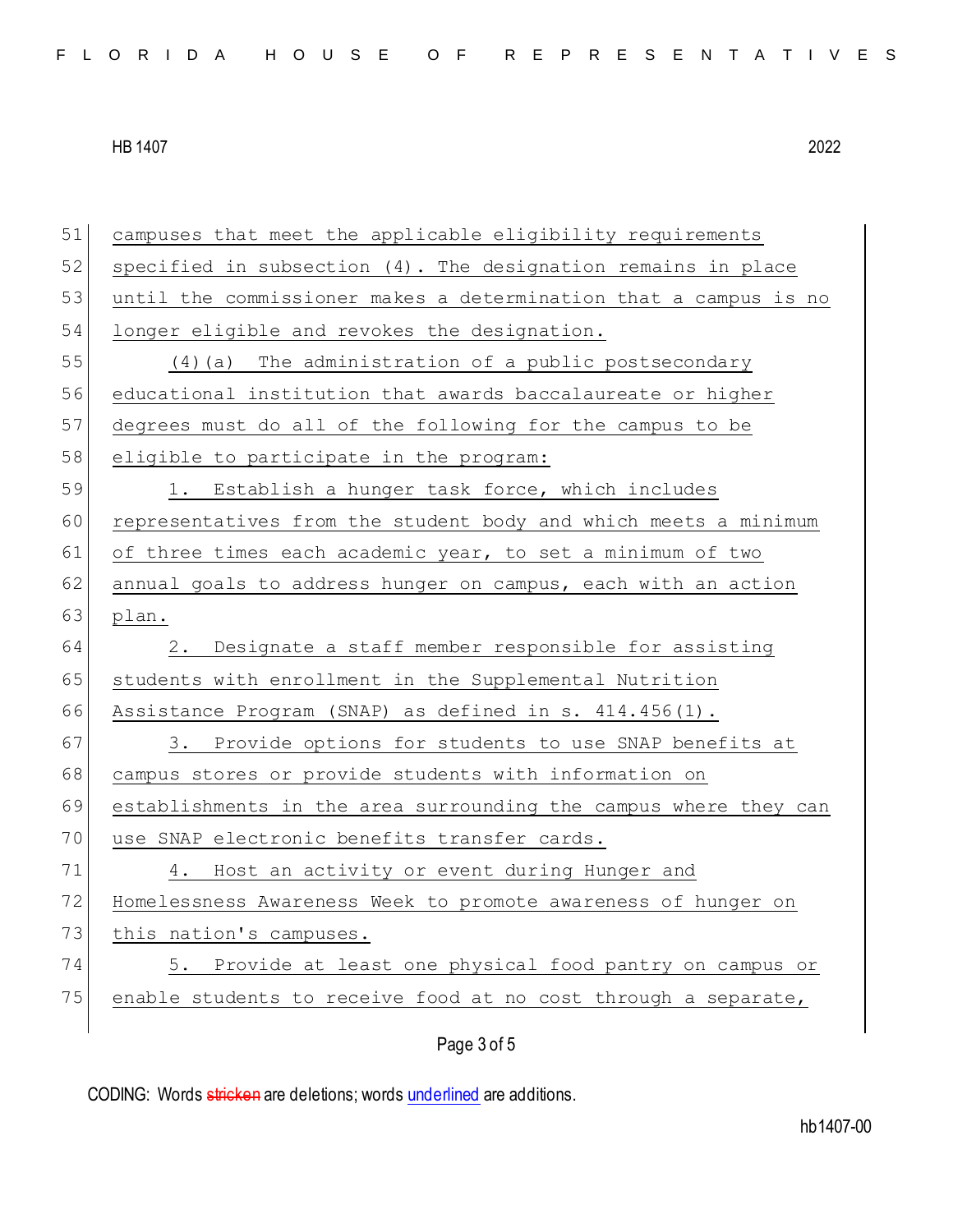76 stigma-free process. The campus may partner with a local food 77 bank or food pantry to meet this requirement. 78 6. Develop a student meal credit donation program or 79 designate a certain amount of funds for free food vouchers which 80 might otherwise be raised through such a program. 81 7. Annually conduct a student survey on hunger, developed 82 by the department, and submit the results of the survey and a 83 best practices campus profile to the department at a date 84 prescribed by the department for inclusion in a comparative 85 profile of each campus designated as a Hunger-Free Campus. 86 (b) The administration of a public postsecondary 87 educational institution that awards degrees no higher than an 88 associate degree must meet the requirements of subparagraphs 89 (a)1., 2., 4., 5., and 7. for the campus to be eligible for 90 participation in the program. 91 (5)(a) Subject to the appropriation of funds by the 92 Legislature, the commissioner shall award grants on a 93 competitive basis to public postsecondary educational 94 institutions that have one or more campuses designated as a 95 Hunger-Free Campus. 96 (b) The commissioner shall determine the amount of each 97 grant, prioritizing grants made to public postsecondary 98 educational institutions with the highest percentages of 99 eligible Pell Grant recipients enrolled in the student body. 100 (c) Grants awarded pursuant to this subsection must be

## Page 4 of 5